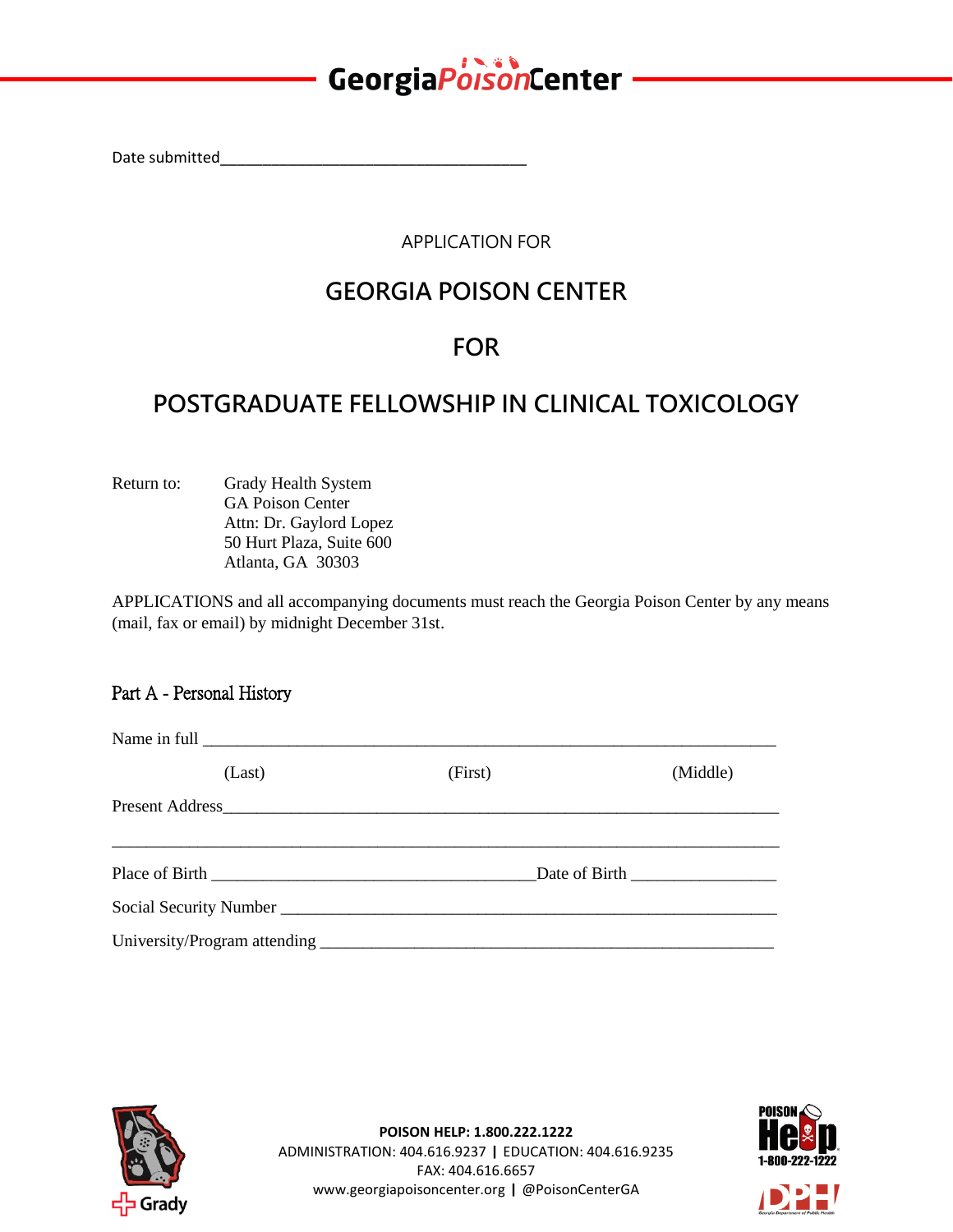## GeorgiaPorsonCenter

#### Part B - EDUCATION

|                                 | Name of<br><b>Institution</b> | Period of<br><b>Study</b> | <b>Degrees</b><br>(with dates) | <b>Major</b> | Grade<br>Point<br><b>Average</b> |
|---------------------------------|-------------------------------|---------------------------|--------------------------------|--------------|----------------------------------|
| <b>High School</b>              |                               |                           |                                |              |                                  |
|                                 |                               |                           |                                |              |                                  |
| Colleges or<br>Universities     |                               |                           |                                |              |                                  |
| (Undergraduate<br>and Graduate) |                               |                           |                                |              |                                  |
|                                 |                               |                           |                                |              |                                  |
|                                 |                               |                           |                                |              |                                  |
| Special Study                   |                               |                           |                                |              |                                  |

#### Part C - ACCOMPLISHMENTS

Positions held (professional, teaching, scientific, business, other). Account for entire period from high school graduation to date of application.

| Name of Firm, Institution or<br>Organization | <b>Title of Position</b> | <b>Dates</b> |
|----------------------------------------------|--------------------------|--------------|
|                                              |                          |              |
|                                              |                          |              |
|                                              |                          |              |
|                                              |                          |              |
|                                              |                          |              |
|                                              |                          |              |
|                                              |                          |              |
|                                              |                          |              |

#### Part D – Curriculum Vita

Submit a Curriculum Vita with the application. The information should include a summary of academic record, degrees and academic honors achieved; membership and activities in professional societies; other scholarly and professional activities.



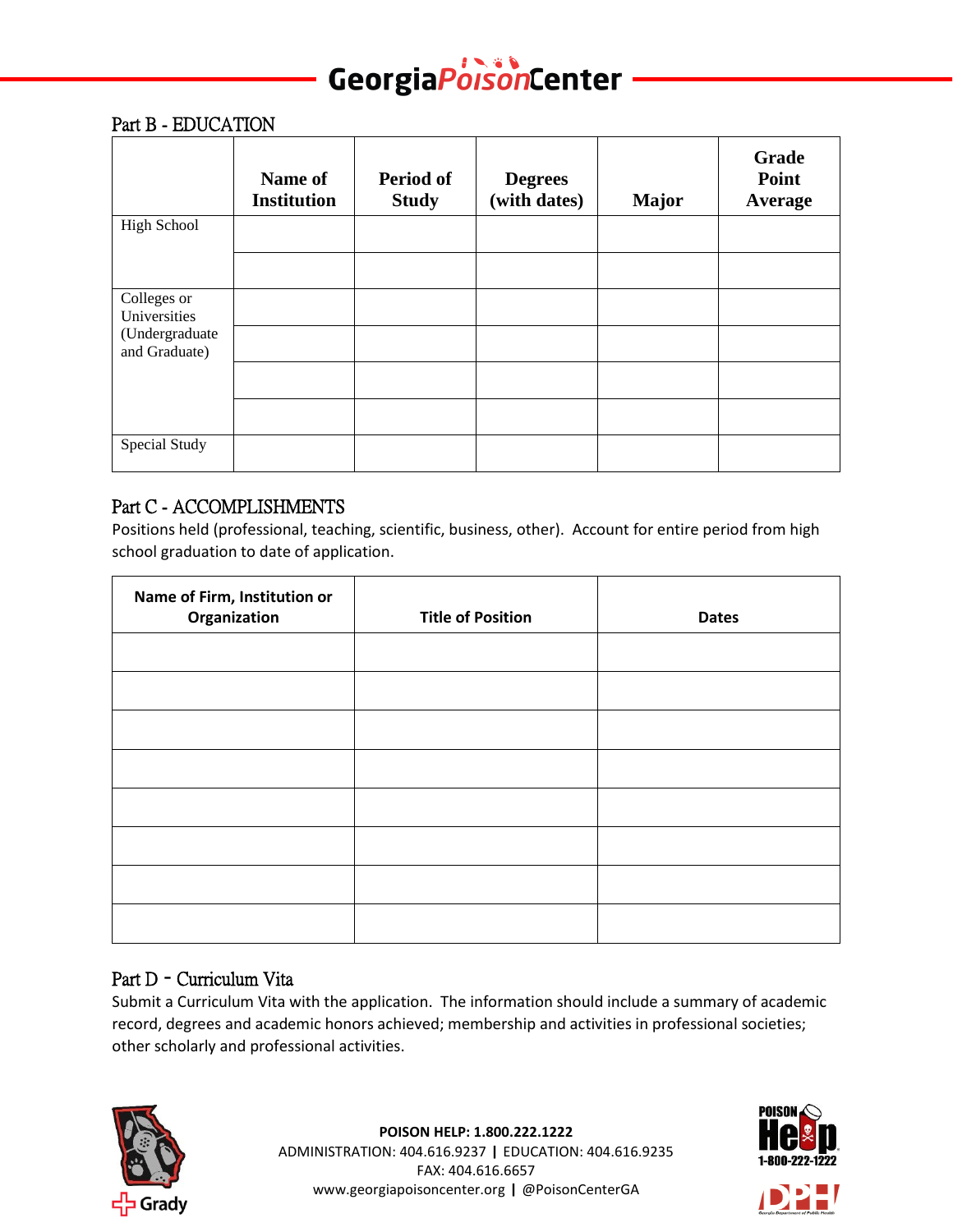# GeorgiaPorsonCenter

#### Part E - PROGRAM AND PLANS

Please address each of the following three requirements.

- 1. Provide a brief autobiographical sketch.
- 2. On a separate piece of paper, provide a brief statement of your professional plans and goals. Please include:
	- a. Why you are interested in the field of toxicology.
	- b. How you expect to contribute to this field.
	- c. A description of your ideal position upon program completion.
- 3. Provide the most recent transcript of grades. If this transcript does not include all final grades for your current or most recent term, you must forward a supplemental transcript immediately upon completion of your final course work.

#### Part F - REFERENCES

The applicant should also have submitted on his/her behalf, four letters of recommendation. One should come from his/her major advisor, preceptor, or other suitable references. These letters of recommendation should confirm the applicant's standing in a doctor of pharmacy education program. All letters of recommendation should provide further reference to the applicant's scholarship, professional attributes and any other factor deemed relevant to the evaluation process. NOTE: It is the applicant's responsibility to obtain letters of reference from the persons here named. All letters of recommendation must be received by the Georgia Poison Center by midnight December 31st. Please follow-up, if necessary, to assure prompt reply from each reference.

|    | Name of Reference | Position/Title | Address |
|----|-------------------|----------------|---------|
| 1) |                   |                |         |
|    |                   |                |         |
|    |                   |                |         |
| 2) |                   |                |         |
|    |                   |                |         |
|    |                   |                |         |
| 3) |                   |                |         |
|    |                   |                |         |
|    |                   |                |         |
| 4) |                   |                |         |
|    |                   |                |         |
|    |                   |                |         |





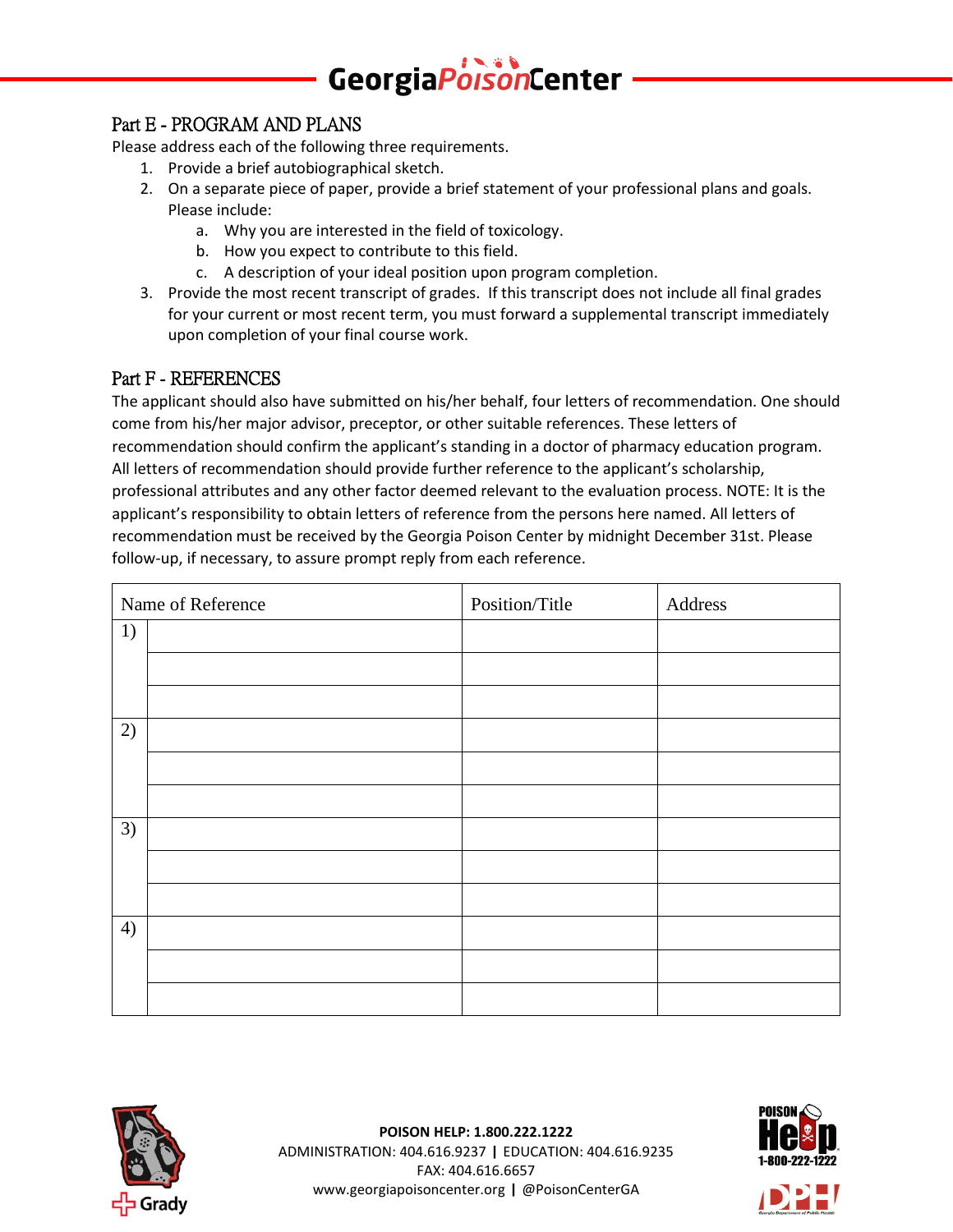## GeorgiaPoisonCenter

#### Part G - ELIGIBILITY

Eligibility is restricted to persons who have earned, or currently enrolled in a program to earn, a PharmD degree. Applicant must be eligible for licensure in the state of Georgia.

#### Part H - APPLICATION

The completed application will include the following:

- 1. Application Form The completed application will include: A brief autobiographical sketch and a brief statement of future plans or goals.
- 2. Curriculum Vitae

The CV should summarize previous academic record, including: Colleges attended, degrees and academic honors achieved; membership and activities in professional societies; any other scholarly and professional activities.

3. Letters of Reference The applicant should also have submitted on his/her behalf, four letters of recommendation as described in the application form.

#### Part I - SELECTION CRITERIA

The criteria for selection among the applicants includes academic achievement, scholarly activities and professional attributes. Selection of the toxicology fellow will be made by the Georgia Poison Center based on evaluation of the application materials, personal references and an interview with the applicant.

Incomplete applications will not be considered.

#### Part J - APPLICANT SIGNATURE

I certify that all the information submitted by me on this application is true and complete. I understand that if any false information, omissions, or misrepresentations are discovered, my application may be rejected.

\_\_\_\_\_\_\_\_\_\_\_\_\_\_\_\_\_\_\_\_\_\_\_\_\_\_\_\_\_\_\_\_\_\_\_\_\_\_\_\_\_\_\_\_\_\_\_\_ \_\_\_\_\_\_\_\_\_\_\_\_\_\_\_\_\_\_

Signature of Applicant Date